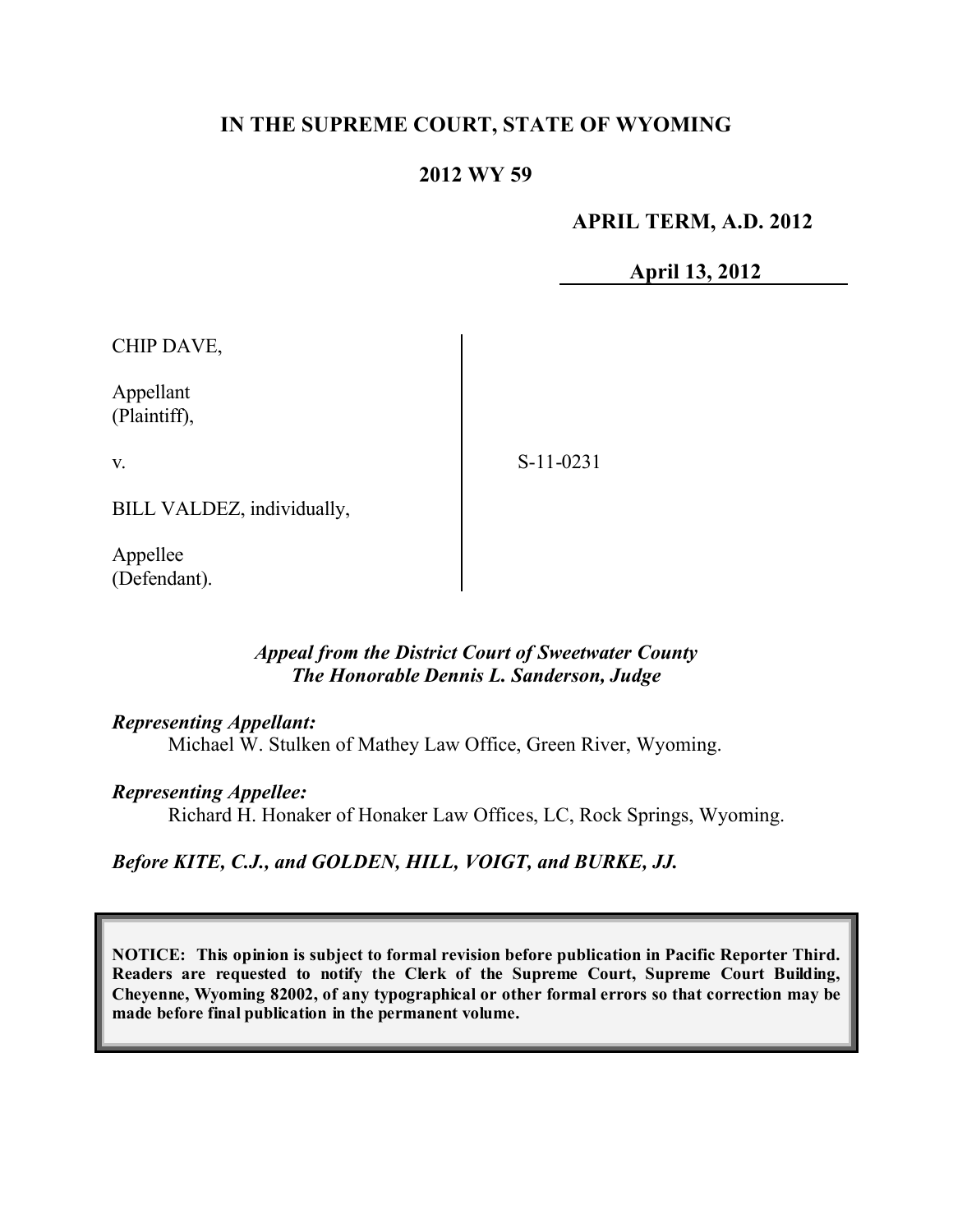# **VOIGT, Justice.**

[¶1] Chip Dave (the appellant) purchased a car on eBay. Before he took possession of the vehicle, the seller sold it to another buyer, Bill Valdez (the appellee). The appellant filed a complaint against the appellee citing a number of causes of action, including replevin. Following the appellee's failure to respond to the appellant's second amended complaint, a default judgment was entered and the appellant was granted a writ of replevin ordering the appellee to relinquish possession of the vehicle. The appellant now appeals the district court's denial of an award of attorney fees. We affirm.

# **ISSUE**

[¶2] Did the district court abuse its discretion by denying the appellant's request for attorney fees?

# **FACTS**

[¶3] In October 2006, the appellant purchased a car through a transaction on eBay. The appellant paid the seller \$2,580 and received a bill of sale. The seller agreed to hold the car until the appellant could arrange for the car to be transported to California. The following month, before the vehicle was picked up, the appellee offered the seller several hundred dollars more for the vehicle. The seller accepted and the appellee took possession of the car and later obtained title to the vehicle.

[¶4] The appellant filed a complaint in circuit court. This action was later transferred to district court due to the amount of money in controversy. The appellant's second amended complaint alleged five causes of action--replevin, tortious interference with contract, conversion, violation of motor vehicle statutes fraudulently to obtain title, and abuse of process. The appellee failed to answer the second amended complaint and a Certificate of Default was entered. At the final default hearing, the entry of default was upheld and the court issued a writ of replevin ordering the appellee to surrender the vehicle to the appellant. The district court scheduled a hearing on the appellant's request for attorney fees. At that hearing the district court denied the appellant's request. The appellant now appeals that determination.

# **STANDARD OF REVIEW**

[¶5] A denial of attorney fees will be reviewed for an abuse of discretion. *Am. Nat'l Bank v. Sara*, 2011 WY 9, ¶ 14, 246 P.3d 294, 299 (Wyo. 2011). "A court abuses its discretion only when it acts in a manner which exceeds the bounds of reason under the circumstances." *Id.* (quoting *Cline v. Rocky Mountain, Inc.*, 998 P.2d 946, 951 (Wyo. 2000)).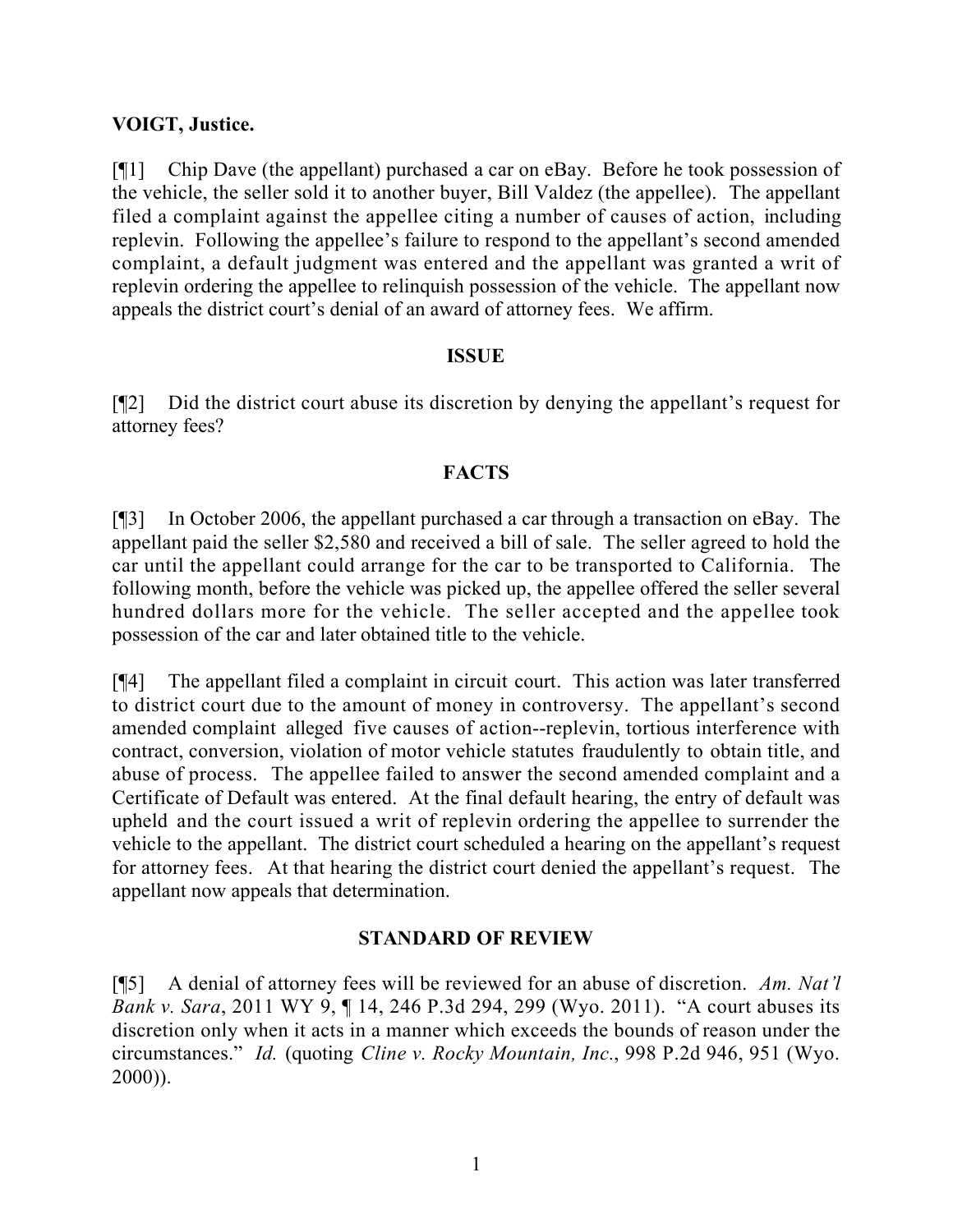#### **DISCUSSION**

[¶6] Wyoming law abides by the American rule, providing that each party is responsible for his or her own attorney fees. *Thorkildsen v. Belden*, 2012 WY 8, ¶ 10, 269 P.3d 421, 424 (Wyo. 2012). "A prevailing party may, however, be reimbursed for attorney fees when provided for by contract or statute." *Id*. The appellant argues that the appellee violated the appellant's rights as a lien holder by failing to give proper notice prior to pursuing a title to the vehicle. Wyo. Stat. Ann. § 29-7-105(b) (LexisNexis 2011). The appellant relies on the following subsection in making his claim for attorney fees: "A lien claimant is liable for *damages* caused by failure to comply with this section." Wyo. Stat. Ann. § 29-7-105(j) (LexisNexis 2011) (emphasis added). The appellant argues that the district court abused its discretion by failing to consider that an award of damages may include attorney fees.

[¶7] We disagree with the appellant. The statutory exception to the American rule arises where a statute explicitly makes available an award of attorney fees. Here, the statute relied upon by the defendant refers only to damages. Where the legislature has chosen to allow for attorney fees, either independently or as a portion of damages, it has done so explicitly. For example, the legislature has made use of the statutory exception by permitting recovery of "damages sustained and the costs of the action, including a reasonable attorney's fee" and "damages plus court costs and reasonable attorney's fees." Wyo. Stat. Ann. §§ 12-9-116(c) and 12-33-23-103(b) (LexisNexis 2011). *See also, e.g.*, Wyo. Stat. Ann. §§ 1-1-115(c), 1-1-126(a), 1-1-128(a), 1-15-509(b), 1-16-605(a)(ii)(B), 1-40-303(d), 3-1-111(g), 6-3-901(d), 7-3-504(a), 12-9-119, 30-2-210(b), 31-2-105(d), 31- 16-114, 33-44-113(a) (LexisNexis 2011). Here, the legislature elected not to include attorney fees with an award of damages for a violation of Wyo. Stat. Ann. § 29-7-105(b).

[¶8] The appellant also argues that there is an exception to the American rule in replevin actions where fraud is involved. In the instant case, the district court issued a writ of replevin requiring that the appellee surrender the vehicle to the appellant following an entry of default due to the appellee's failure to respond to the appellant's second amended complaint. As a result of the default judgment, the facts as alleged in the appellant's complaint are deemed admitted by the appellee, including that the appellee fraudulently obtained title to the vehicle at issue. The appellant argues that he is entitled to an award of attorney fees under this exception because the appellee fraudulently obtained title to the vehicle.

[¶9] We find that the appellant's contention is not entirely correct. There is an exception to the American rule in replevin actions where fraud is involved, but only where fraud exists in the bringing of the action. "[W]e find there is substantial agreement among the cited authorities that there is an exception to the rule against recovery of attorneys' fees where there is fraud, malice, oppression, or willful wrong *in the bringing of an action in replevin*." *Olds v. Hosford*, 354 P.2d 947, 950 (Wyo. 1960) (emphasis